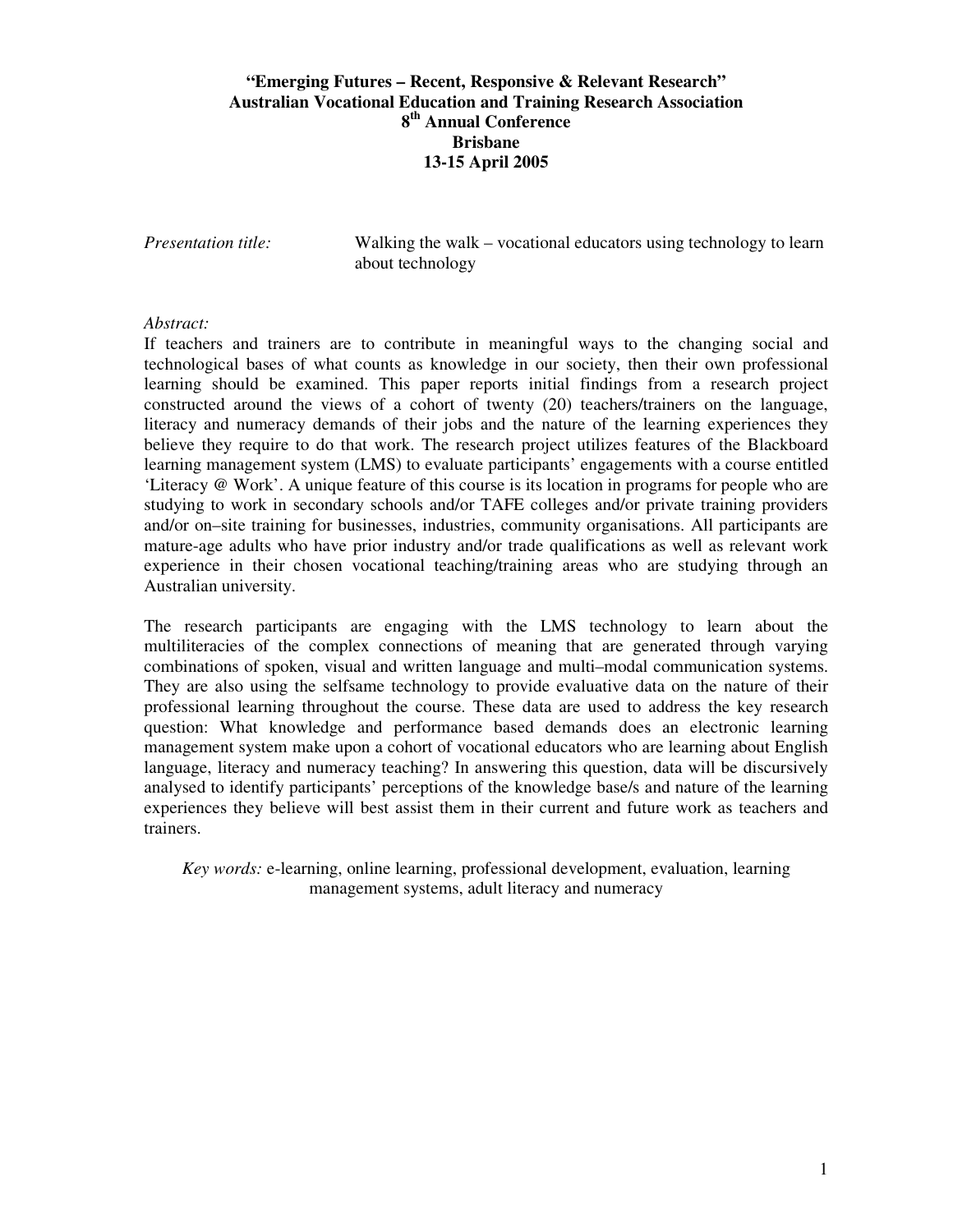# **Walking the walk: vocational educators and researchers using technology to learn about technology**

# **Introduction**

One constant that vocational educators and researchers have been able to rely upon is the fact that they are working with change. Change comes through encounters with the people with whom they work as students, colleagues, administrators and managers. Change also comes from the institutionalised powers of their employing organisations and the systems within which they operate. Change is endemic in the forces of globalisation that have enmeshed new and old technologies, language and power in marketised integrations of economic, social, cultural and political aspects of daily life throughout the world (Beck, 2000; Prakash & Hart, 2000). Globally oriented learning organisations such as colleges as universities are increasing their use of technology to manage the knowledge production and flow of their staff and students. In this paper I engage with the use of one such technologically mediated content management system, through the question: What knowledge and performance based demands does an electronic learning management system make upon a cohort of vocational educators who are learning about English language, literacy and numeracy teaching?

Vocational educators are professionally mobile as they work across intersectoral and transnational contexts in which socio-economic changes and technological innovations are being continually brokered. In practice, Australian vocational educators work among schools, colleges, universities, community centres, industry and businesses. Their professional identities are signalled by contextually-dependent name changes such as 'teachers, trainers, lecturers, consultants and/or facilitators'. A feature of the vocational education and training system is the integration of language literacy and numeracy provision into all aspects of course design and delivery. Consequently, this produces pedagogical implications and a somewhat problematical call for all vocational educators to be teachers of literacy and numeracy; while continuing the stand-alone provision of previous years (Watson, Nicholson & Sharpin, 2001; McKenna & Fitzpatrick, 2004). For some vocational educators, 'language and literacy' and/or 'numeracy' are not concepts that frame their professional identities; while for others, these concepts constitute a major component of the disciplinary knowledge/s that they teach/train. This is indicative of a peculiarity of vocational educators' identities in general, because, within their own communities of practice, they may use any or all three key signifiers as professional identity markers: (1) the trade they teach; and/or (2) the educational sector, system or level in which they are working; and/or (3) the work-specific sites in which they are employed.

This paper presents an account of but one phase of an ongoing participatory action research project (Kemmis & McTaggart, 2000). The project is being undertaken with mature-age professional people who have chosen to either upgrade their formal instructional qualifications while they are currently training in industry settings in the private and public sector, for private training providers and/or teaching in TAFE colleges; or to change career direction and become teachers in senior secondary schools. It investigates the changing knowledge and performance based demands made upon them, and constructed by them, as they are learning about vocational English language, literacy and numeracy teaching. Together with a lecturer and a lecturer/course designer, they constitute a thirty-nine person group of adults participating in a twelve-week university undergraduate level course that focuses on adult and adolescent language, literacy and numeracy (the study guide is entitled, 'Literacies @ Work').

A unique feature of this course is its location in a teacher education program for people who are studying to work in secondary schools and/or TAFE colleges and/or private training providers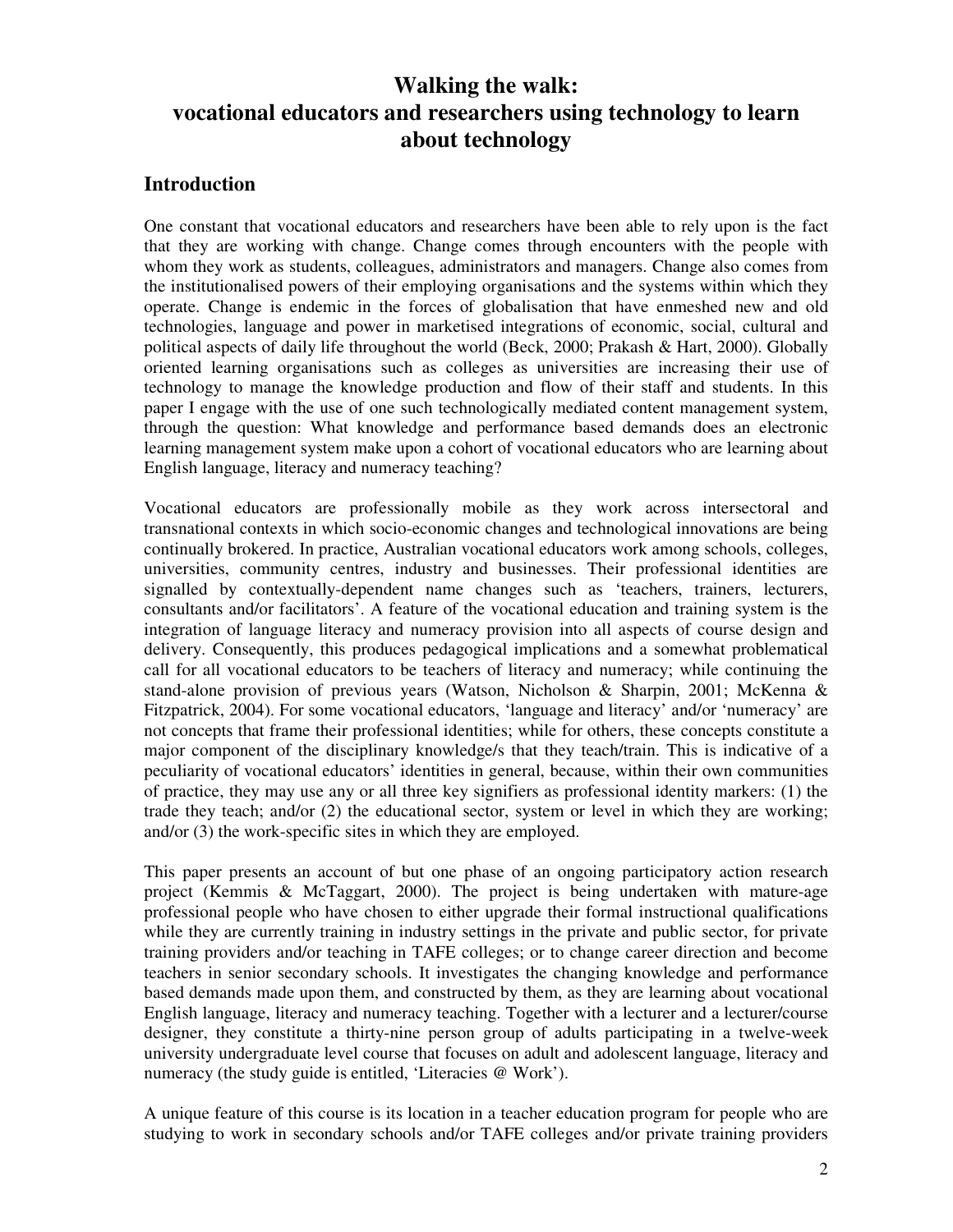and/or on-site training for businesses, industries, community organisations. All of these people who are enrolled in the course are working in the vocational education and training sector in some capacity while also studying part-time to gain a university level qualification. The research of which this paper is part, is premised upon the notion that if we are to contribute in meaningful ways to the changing social and technological bases of what counts as knowledge in our society, then as vocational educators, our own professional learning should also be examined.

The title of the paper reflects the research's theoretical orientation plus the specific focus of research actions reported. 'Walking the walk' encapsulates the participatory nature of this project in which the vocational educators are the researchers into their own practices as learners and teachers. Central to investigations at this phase of the action research cycle is the positioning of trainers and teachers as learners using an electronic, online learning management system (LMS) which is an integral component of the 'blended' or 'hybrid' course delivery platform which also includes teletutorials, paper-based course profile and resource material readings from a university course (De Freitas, 2002; Franks, 2002; Selwyn & Smalley, 2004).

The nature of our individual and collective engagements with the LMS as both students and teachers is the specific focus of the paper for this conference. This means that I am investigating the ways in which the technology positions both students and teachers as learners who are also acting upon that technology and positioning it as a learning tool to serve their individual and collective interests. Thus the students as teachers are learning about their socio-cultural constructions of the LMS technology in and through a particular learning context.

Building the conceptual and contextual frameworks for the part of the research I have elected to present in this paper is a necessary precursor to understanding its participatory nature and the justification for the initial question that has guided our actions to this juncture. In this cycle of planning, acting, observing and reflecting (Kemmis & McTaggart, 2000), the research is designed to fit in with the rhythm of the course activities which extend from November 2004 to February 2005. The first phase of the research reported in this paper has focused on the Blackboard online [e-]Learning Management System (LMS). The second and third research phases address the learning activities, resources and assessment tasks followed by critical analysis of the course objectives, content, learning activities, assessment processes, resources and the multi-modal nature of the course delivery. The paper is organised into three sections. In the first section, the conceptual frame is elaborated with reference to its theoretical and methodological orientation. This is followed by the construction of a contextual frame within which the research actions are located. In the third section, a preliminary discursive analysis presents initial findings.

# **Conceptual frame**

Conceptually, this research is aligned with the notion that changes in the field of postcompulsory education are not just the province of social systems, cultures or institutions; nor are they the sole province of individuals and their actions. Change as conceptualised in this research is examined through the negotiations and contestations of power relations mobilised in and through learning contexts. This means that conceptually, the research engages with changes in both systems and individuals; changes that "shape learning, the structure and historical conditions framing, indeed defining *(sic)* the learning event" (Merriam, 1999, p. 340).

By this reasoning, the research is aligned with a critical theory orientation that enables questions about knowledge and the power relations around its construction, access and changing nature to be raised (Habermas, 1987, 1989; Welton, 1995). With respect to the use of a computer software program that is called a 'learning management system' within a university operating as a corporatised organisation, research concerned with technical and practical knowledge may very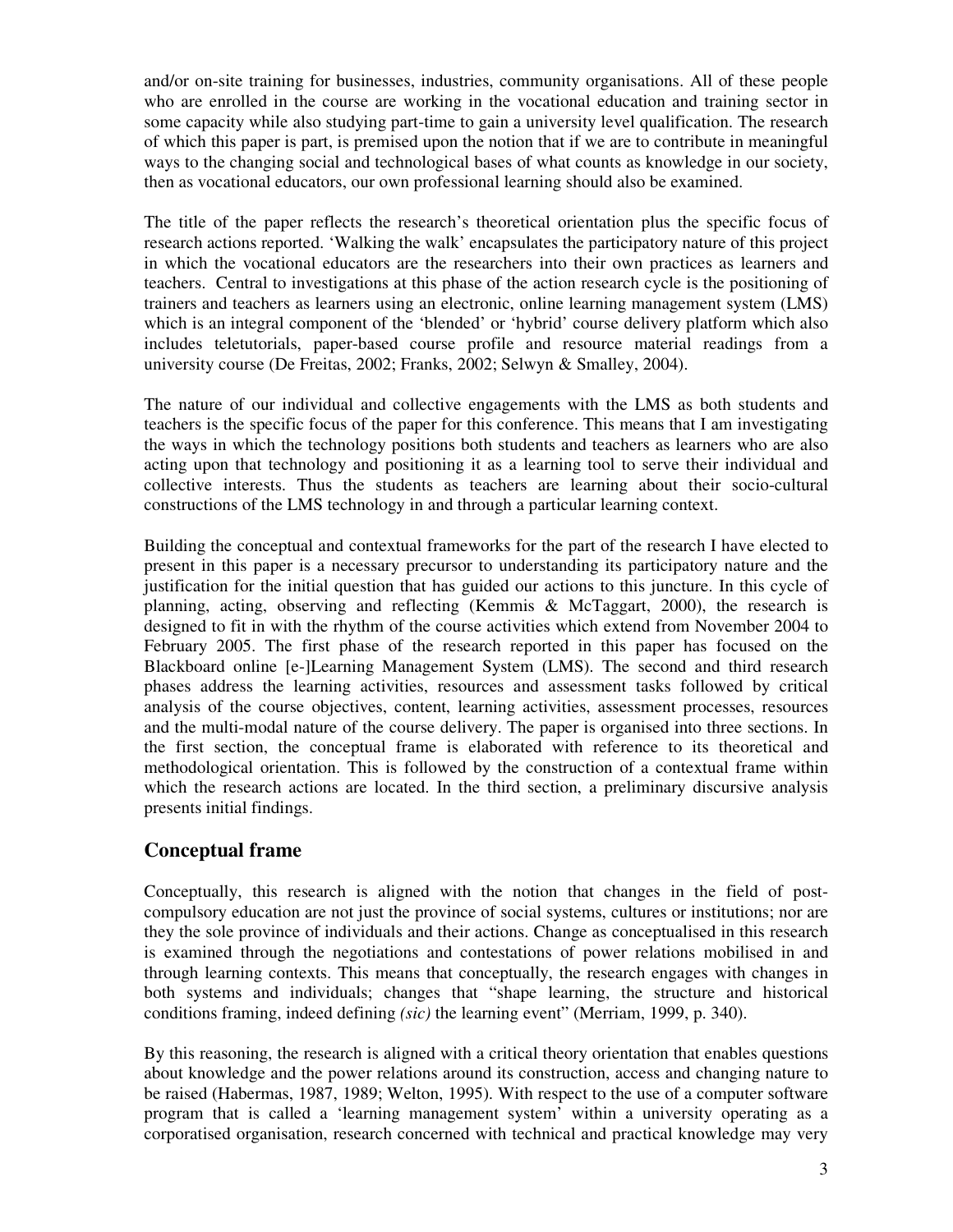well be quite useful for both individuals and the system of which the university organisation is part. Yet it is not until an emancipatory or reflexively dialectic view of knowledge is included that individuals are positioned as co-constructors of their own knowledge. Not only do they determine what counts as knowledge for themselves, but collectively and individually they claim the power to engage with systems' level knowledge claims and constructions that may or may not be congruent with their own.

Therefore participatory action research has been chosen to scaffold this research because it centralises the notion that a collective knowledge production can be embodied in the enactment of emerging understandings (Kemmis & McTaggart, 2000; McTaggart, n.d.). It best 'fits' the research purposes in working with a cohort of vocational educators who are positioned at different times and in different spaces and places as teachers, trainers, tutors, students and lecturers (Beare, 2002; Rowe, 1997).

Theorising participatory action research requires articulating and – to an extent – formalising what is implied when participants in a social setting decide to take the construction and reconstruction of their social reality into their own hands, knowing that they are not alone in constructing or reconstructing it, but nevertheless taking an active, agential role in changing the processes of construction of social realities. Kemmis & McTaggart, 2000, pp. 572-573)

Predicated as it is upon a Habermasian construction of knowledge as socially, historically and discursively constituted by human agency and social action (Habermas, 1987 & 1989), Kemmis and McTaggart's (2000) conceptualisation of research offers an encompassing view of practice. In their formulation, practice is both reflexive and dialectical; in which 'objective' constructions of individuals and social systems are interrogated through the 'subjective' lifeworlds of individual actions and the languages, histories, discourses and traditions of that practice (see also Kemmis & McTaggart, 1988).

In building the conceptual framework, the social constructions of 'participants, practice and participation' that are inimical to the theoretical stance of participatory action research are addressed first. Next, the research methodology and methods of data collection and analysis are explained.

## *Participants, practice and participation*

Research into practice is constructed in and through social relations between people and involves technical, practical and critical ways of thinking or reasoning about practice. Each way of thinking constructs different types of knowledge. Technical knowledge is built from the material artefacts that structure our systems world and is verified as 'true' through those same artefacts (rules, regulations, rituals and so on). Practical knowledge relies upon communication with others to establish its claims to 'truth', thus it is dialogic in nature and relies upon consensus and shared interpretations between participants to establish truth claims as to what counts as knowledge. Emancipatory knowledge is developed through critique and reasoned analysis of the social forces that empower some people at the expense of disempowering others as to what counts as knowledge and 'truth', how that knowledge is to be used and by whom.

To meet the University's needs for knowledge and knowledge management, a learning management system 'presence' has been mandated for all courses, including this blended or hybrid course delivery process. The systems' level evaluation processes and organisational course review policy are designed for, and implemented in, ways that are congruent with institutional knowledge production and management. As such, it could be argued that they reflect a technical (and perhaps practical) treatment of practice that may or may not engage with the knowledge production and management needs of all participants in the communicative acts of education, including learners and teachers (i.e. students and staff). McTaggart (n.d.) has provided four sub-categories of educational practice that he argues typify the work of various groups of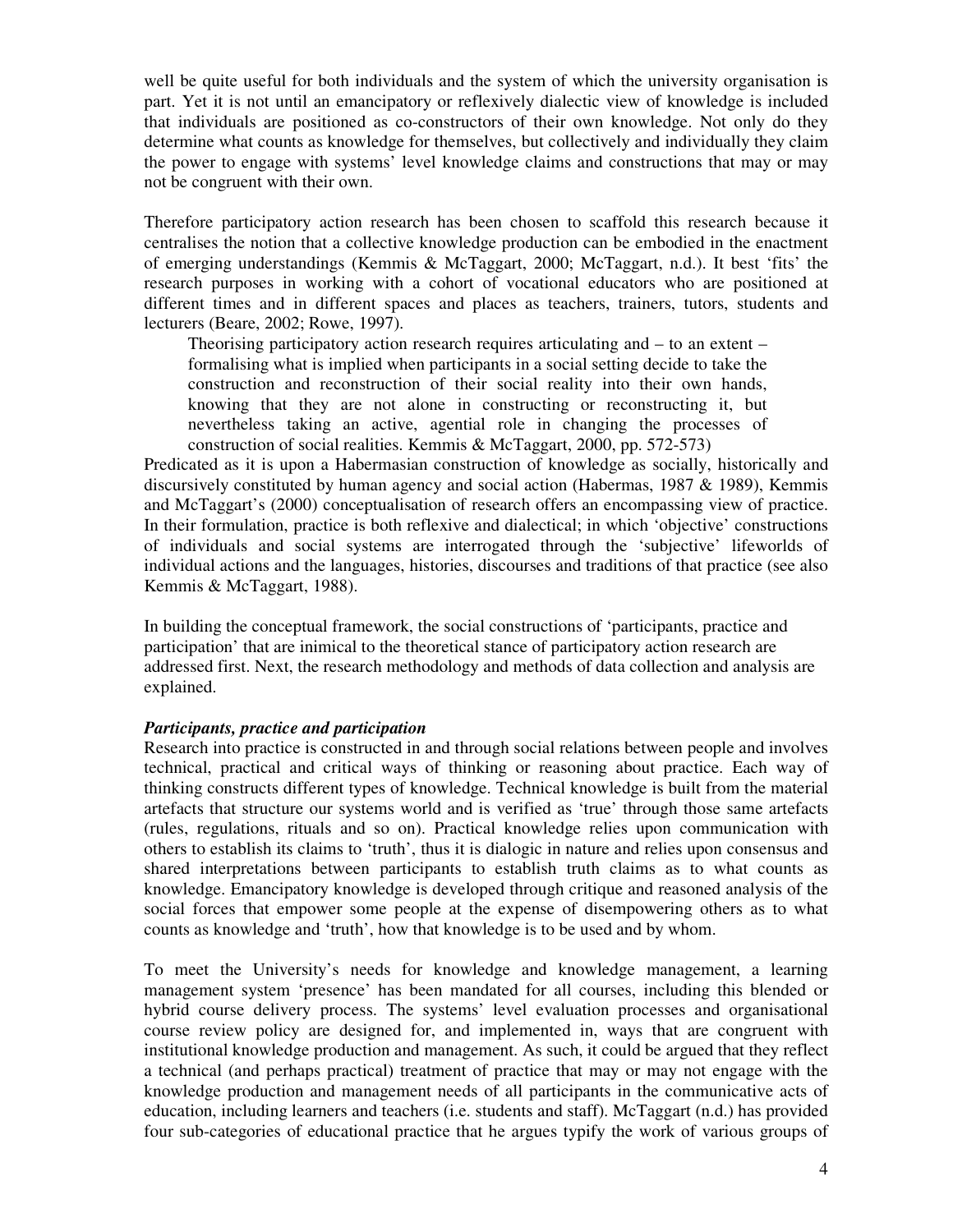education professionals, that are intricate in practice and interact in profound ways (see Table 1 below).

*Table 1: Sub-categories of education practice (McTaggart, n.d., pp. 4-5)*

Curriculum practice (the substantive work of the institution, organisation or system) Administrative practice (leadership, policy development and management) Professional education practice (staff training and development, pre-service and in-service) Educational research practice (any research, evaluation or appraisal informing practice)

Following McTaggart's reasoning, these sub-categories of education practice are neither conceptually mutually exclusive nor should they be operationally independent from one another. Thus educational research practice is implicated in all other practice sub-categories and vice versa. This is a useful and quite necessary conceptualisation of practice because as will be seen when the preliminary consequences of this research are presented, the participants themselves are engaged in a plurality of education practice because of the systems and lifeworlds through which they construct and negotiate their professional identities, work and power relations.

## *Methodology and methods*

To finish the work of conceptualising the research, the methodology underpinning its design and the methods of data collection and analysis are now elaborated. The enunciation of a research methodology is a theoretical means of proceeding from the questions driving the research to its blueprint or design. The development of this research methodology continues to be an iterative process as the questions continue to be developed and refined. Both interpretive and critical modes of inquiry are being deployed via a methodology in which qualitative ways of knowing predominate in all areas of the researchers' assumptions, purposes, strategies and the varying roles of the participants-as-researchers.

The following table *(Table 2)* summarises the relationship between these key elements of the methodology. Glesné's (1999) work on the interpretive mode of enquiry has been used to inform the articulation of this relationship.

| Assumptions underpinning the research:<br>Reality is socially constructed and its variables are<br>complex, interwoven and difficult to measure. | <b>Research purposes:</b><br>Understand and interpret how the participants in<br>their social settings construct the world around<br>them (contextualisation). |
|--------------------------------------------------------------------------------------------------------------------------------------------------|----------------------------------------------------------------------------------------------------------------------------------------------------------------|
| <b>Research approach:</b>                                                                                                                        | Researchers-as-Participants' roles:                                                                                                                            |
| Focuses on in-depth interactions with relevant                                                                                                   | Participants become one of the main research                                                                                                                   |
| people in one or several sites; seeks pluralism and                                                                                              | instruments as they observe, ask questions and                                                                                                                 |
| complexity with minor use of numerical indices;                                                                                                  | interact with each other as researchers and                                                                                                                    |
| uses a descriptive write up.                                                                                                                     | participants                                                                                                                                                   |
| (adapted from Glesné, 1999, pp. 5–6)                                                                                                             |                                                                                                                                                                |

*Table 2: Methodological relationships in [this] participatory action research*

This qualitative approach is characterised by what Denzin and Lincoln (1998, p. xi) have identified as key attributes of a qualitative enquiry: (i) an examination of the major public and private issues and personal troubles that define a particular historical moment; (ii) strategies of empirical enquiry that enable connections to be made among people's lived experiences and larger social and cultural structures; and (iii) an interpretive perspective that is reflexive and reflective in its historical and biographical questioning of the human experience. Interpretations have been framed from within a critical framework that questions the social and cultural re/production and potential transformations of power, privilege and oppression in areas of educational practice (Merriam, 1998, p. 4).

# **Contextual frame**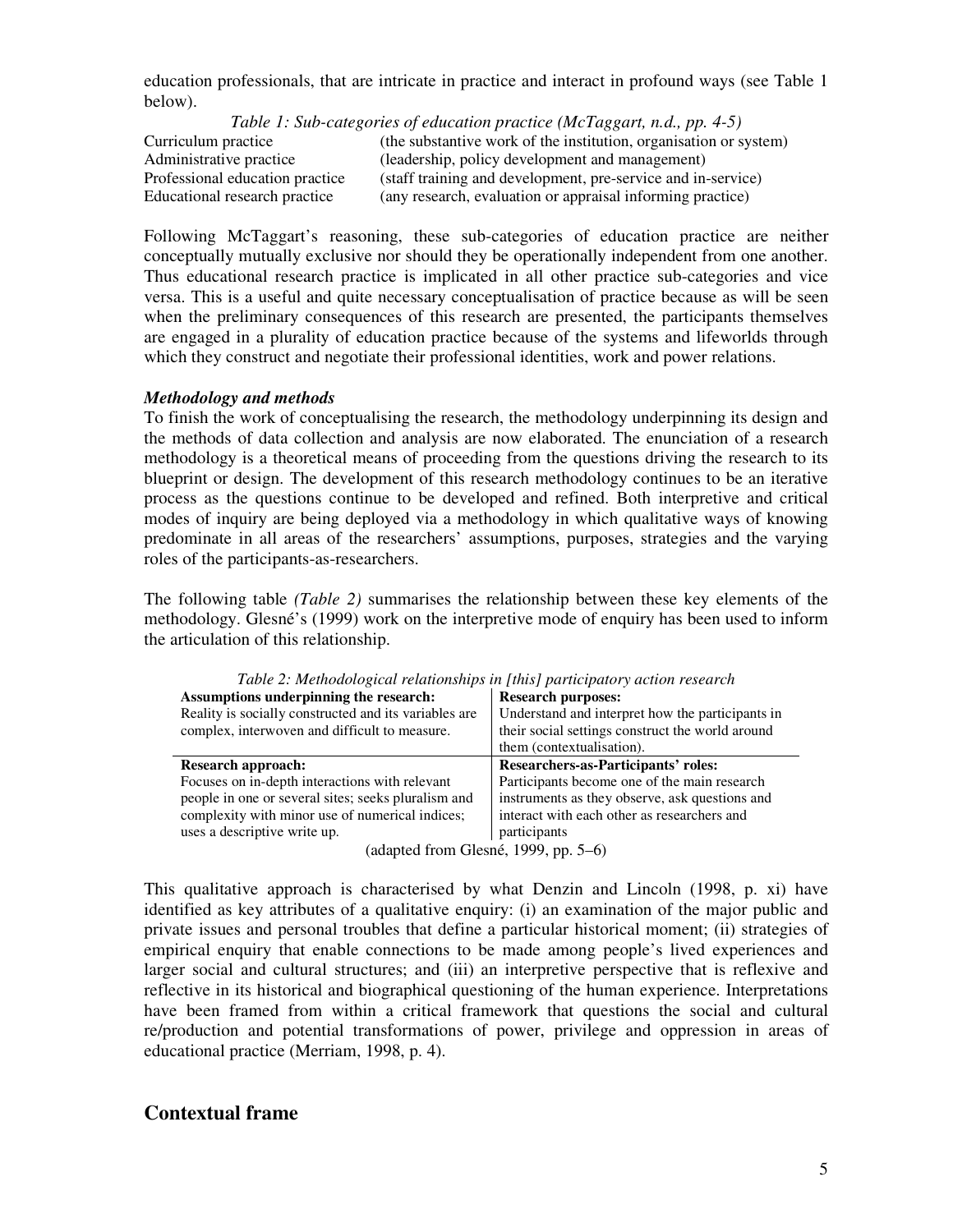For vocational educators, their professional identities are inextricably intertwined with, and dependent on, the ever-changing contexts of their worlds of work (Harreveld, 2004). As McKenna and Fitzpatrick (2004) concluded from their extensive review of adult literacy provision, there is currently in Australia a heightened need to:

…pay closer attention to literacy teaching workforce issues and build the capability of the existing workforce in the light of an expanding range of teaching methods, new technologies, emerging new literacies (such as effective use of technology) and the diverse range of contexts for delivery. (p.4)

Building workforce capability in this conceptually, contextually and pedagogically complex field is difficult because professional development opportunities have decreased in proportion to the demand for training from teachers and trainers working with credentialed work-focused training, and those working in adult and community education. The change in thinking required for vocational educators to feel confident and competent to construct and manage knowledge about their students*'* language, literacy and numeracy (LLN) learning needs in relation to changing requirements of systems, institutions and individuals is at the centre of this research.

This presents three key challenges not only for educators, but also for their employers, the profession and credentialing authorities. First, employers face a human resource management challenge from within their organization/s if integrated LLN knowledge is to be not lost but employed productively to build capacity within the organizations (Lonsdale & McCurry, 2004). Second, there is also a challenge for a profession in which the dichotomy between generalist and specialist LLN teachers/trainers has continued to be maintained (McKenna & Fitzpatrick, 2004). Third, credentialing authorities in Australia are being explicit in their requirements for the underpinning LLN knowledge base for trainers and assessors which serve to reinforce the generalist-specialist binary while leaving the uniqueness of this discipline mix to implicit understandings (Wickert, 2004).

From individuals to institutionalised systems, this research is located within an Australian university which, in a globalised education marketplace, is similar other such organisations catering to a clientele of post-compulsory learners. This University operates at the confluence of consequences from its own and government systems' strategic decision making in recent times. With a large distance education infrastructure, multiple domestic and international campuses, and an increasingly corporatised management structure, the University bought first one (WebCT), then another (Blackboard) electronic learning management system (LMS). It is currently using the latter. Concurrently, it moved its financial and administrative management to an enterprise resource planning (ERP) system that promised full integration and other flow-on benefits to managing the university's business as a corporatised organisation (Davenport, 1998).

The ERP integrates with systems such as Blackboard and other specially developed course management system modules. Including LMS such as Blackboard, course management systems are now integral to, and a core component of, organisational infrastructures throughout the world (Morgan, 2003; Green, 2004). In his analysis of recent data from The Campus Computing Project (www.campuscomputing.net) in the United States, Green (2004) found that across all the post-compulsory education institutions surveyed, at public and private universities, public and private 4-year colleges and community colleges, the percentage of courses using such technology has more than doubled from 2000 to 2003. These technologies function as tools to manage knowledge and knowledge-dependent processes.

For staff and students at this Australian university, there is no choice as to whether or not they will engage with the Blackboard LMS, and the PeopleSoft ERP to which it is linked. If they wish to have a job (the lecturers) or if they wish to receive the qualification (the students), then they have to engage with the technology that has been deemed to manage their learning and teaching. Furthermore, it is expected that people will have the knowledge to interact with a continually evolving LMS, for example: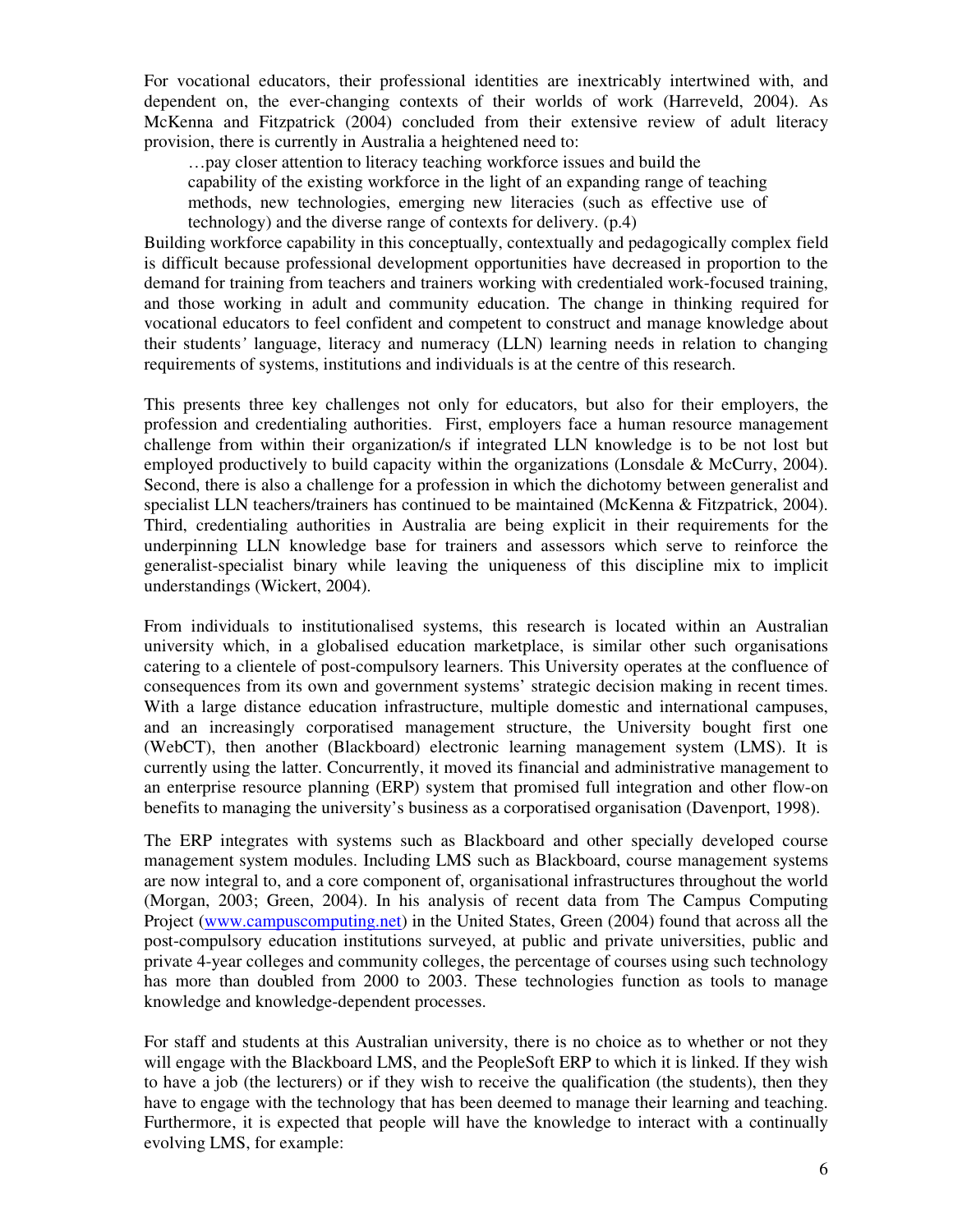Application Pack 3 for Blackboard 6 is due out next month … The new features are: 1. Adaptive Release … 2. Syllabus Builder … 3. New assessment items in the quizzes … 4. Tests and survey submissions will be downloadable to use in advanced stats programs … 5. Performance Dashboard … 6. The Course menu will change … 7. Bug fixes to gradebook.

(email communication, Information Technology manager, Blackboard LMS implementation, 29 November 2004)

On the one hand, the utilisation of these new features could be construed as the University responding to Post's (2004, p. 12) call to "move beyond records management and into the technology that enhances the learning process itself". Conversely, it could also be construed as the LMS technology further determining what counts as course design, delivery and assessment, and even what counts as learning.

In this context also, the most recent University course review policy requires processes to address as a minimum the following issues:

- 1. How the course objectives/outcomes contribute to the program's graduate attributes.
- 2. How the course articulates with the CQU generic skills.
- 3. The alignment of the course content to the program's graduate attributes.
- 4. Course learning resources.
- 5. How the assessment task(s) measure the achievement of the course outcomes.
- 6. How the marking criteria are defined and made explicit with respect to grades.
- 7. Course viability.
- 8. Evaluation of student work in the course. A sample of at least three student assessment responses for the whole course, across delivery sites (if applicable), is to be integral to the review process.
	- (Central Queensland University, 2004, pp. 2-3)

A discursive reading of the policy issues noted above shows that the nature of course delivery (i.e. fully online, blended or hybrid, face-to-face) is not explicitly addressed in this listing of minimum requirements for course review. The text is silent on this matter.

Also at the individual course level, reviews (i.e. evaluations) are conducted every second time a course is offered; with each teaching staff member allowed at least one teaching evaluation per year. The Evaluation Services unit conducts these evaluations and compiles the confidential results which are distributed to the relevant Faculties for their internal processes of analysis and action. From 2001, as well as the Graduate Destination Survey (GDS) data, and in accordance with Graduate Careers Council of Australia requirements, an institution-wide evaluation of students' perceptions of the quality of courses (Student Evaluation of Courses, SEC) and teaching (Student Evaluation of Teaching, SET) was begun (Central Queensland University, 2003a & b). Some of the strengths and weaknesses of the organisation's technical capabilities to support an e-learning, online learning environment are able to be extrapolated from these review processes.

However, at the University's 2004 Teaching and Learning Showcase (16-17 February), teaching staff nominated ten areas of concern and/or issues for further consideration with system level and organisational review (evaluation) processes:

- Response rates (the small number of students participating)
- Representativeness of surveys (there is no way of determining if the responses recorded are representative of a particular student cohort)
- Survey fatigue (students are asked to do too many course evaluations)
- Student perceptions of effectiveness (and in relation to the previously noted survey fatigue, students do not generally perceive that their comments are acted upon)
- Cultural interpretations (the cultural differences between domestic and international students' perceptions of the evaluation process and its instruments are notable)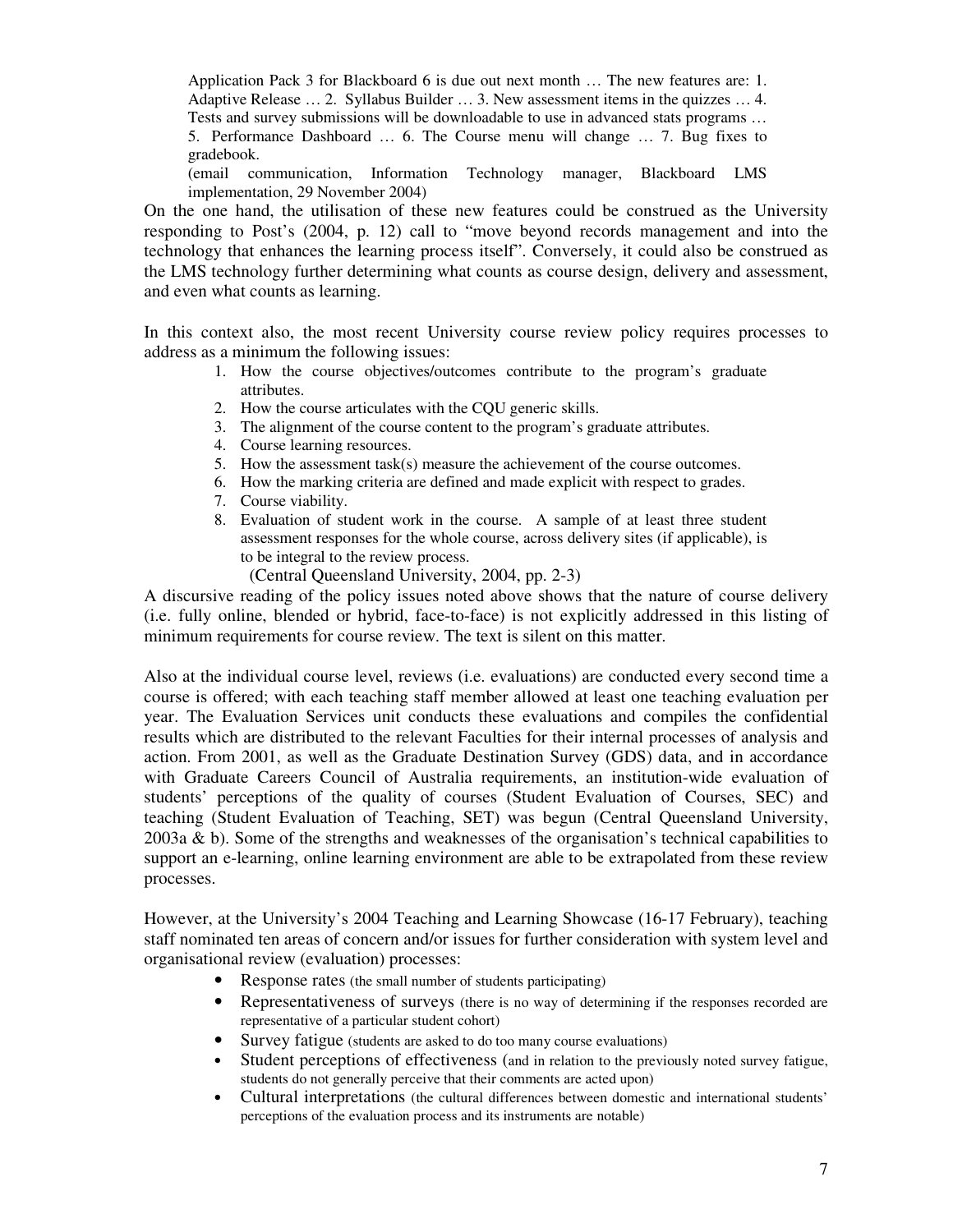- Student diversity (the survey questionnaire instruments are considered to be non-inclusive of the diverse range of students enrolled)
- Time-related pedagogical considerations (i.e. when the evaluations are undertaken and the usefulness/uselessness of this for timely responses)
- Teaching appraisals (the range of perceptions as to the use of these findings)
- Types of evaluation (only the GDS, SEC and SET surveys described above). (Nouwens, Ross, Thomson, Harreveld & Danaher, 2004)

These concerns and/or issues pose serious considerations for lecturers seeking to learn with their students so as to improve practice. It is perhaps timely to reflect upon Laurillard's (2002) contention that:

Research and development projects on educational media pay quantities of hard cash for development, lip-service to evaluation and, no attention to implementation. There is rarely enough cash to equip a decent programme of piloting, dissemination, and staff training. (p. 6)

Her words resonate with the rationale and justification for this research because each of the formal review processes identified in this section does not in and of itself fully engage with a cycle of curriculum development, implementation and evaluation that is transparent (to all stakeholders) and inclusive (of all key stakeholders). The holistic processes of piloting, disseminating and staff training on the use of educational media within a blended or hybrid course delivery requires a conceptual framework that is robust enough to encompass the constituencies of different groups of participants who may choose to engage in the research for various purposes.

# **Consequences**

From previous work with students undertaking this course at the same time of year over the Spring/Summer period (which includes Christmas and New Year celebrations), the first four weeks were found to be crucial for engagement with the course. If they could access all their resource materials, connect with one another and the lecturers and start the verbal and written dialogues about LLN teaching, then they stood a good chance of submitting the first assignment (week 6) and actually completing the course with the submission of the second assignment in week 12. Therefore the focus for the initial phase of the research was framed around the actions of: (i) accessing online e-learning; and (ii) navigating in Blackboard.

## *Data collection*

Of the thirty-nine (39) people participating in the course, twelve (12) have agreed to have their words used as data for the purposes of analysis. These twelve comprise ten students and two lecturers (I am not currently taking the course, but have worked on its design and delivery in previous terms). Pseudonyms have been assigned to all participants for anonymity purposes in line with ethical safeguards in the conduct of the research. For Phase I of the research, data was collected from four sites:

- (i) transcript of the first teletutorial at the beginning of week  $2$ ;
- (ii) individual email responses to specific questions (see below);
- (iii) transcribed responses to a telephone interview; and
- (iv) written discussion board responses via the communication section of Blackboard.

The teletutorial lasted for approximately 50 minutes and was digitally recorded then transcribed. The telephone interview was offered as a trial data collection technique. Only one participant chose this option. All others used the email to 'talk' about the issues.

The individual emails were initially sent via Blackboard because all participants' email addresses could easily be accessed. Further communications did not however go through Blackboard, with everyone connecting with each other directly via their own email addresses.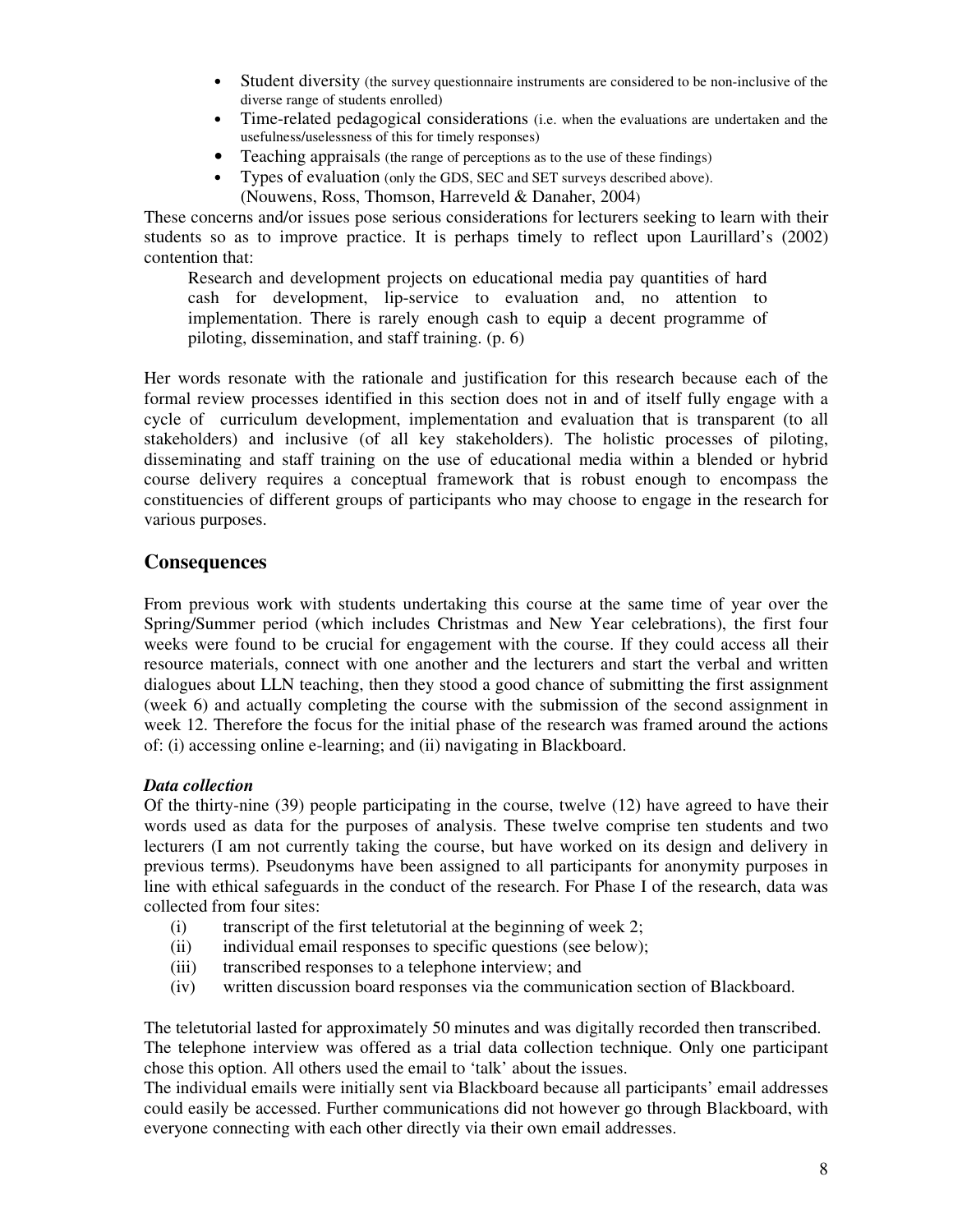The following questions were developed from the first teletutorial data and lecturer comments on issues being encountered in the weeks prior to course commencement:

- 1. How helpful was the information in the Course Profile about how to get online?
- [In what ways un/helpful?]
- 2. Have you used Blackboard before this course?
- 3. What were the two main problems (if any) that you had getting started with Blackboard?
- 4. How did you deal with them?

These questions functioned as prompts and participants provided additional information as they considered necessary.

The written discussion board responses were submitted to, and retrieved from, the Blackboard site for this course. They were directly related to specific discussion topics relevant to the course content, learning activities and readings. During the first teletutorial, all participants were advised to engage with the potentially collaborative and collegial learning via this medium:

*…the discussion board is to enhance your learning so that you can collaborate with your colleagues from around the state or around the world…get your own ideas, add to it from other people's input…it's important I think but it's not critical to your assignments which are a totally different thing*. [Terry-Lecturer1, teletutorial, 22.11.04]

The findings from an initial discursive analysis of data suggest that for these participants, they learn about the LMS technology through using it 'on-the-job' as a student.

#### *Knowledge and performance demands of LMS technology*

Previous experience with Blackboard has been the most important factor in determining participants' confidence in learning via this medium. Some people take this course at the end of their first year of university study while others take it towards the end of their candidature. Either way, it is not designed to be a first term, entry-level course. However as people can take a number of years to complete their study program, some people may have 'escaped' having to engage with this technology until towards the end of their program.

#### Access

Nine of the ten data sets from the individual emails showed no problems with access and navigation because as the example from Louise notes:

*I found it easy to access blackboard. I have used blackboard as a means of accessing*

*myinfocom for "Communication & Culture"* [Louise, email communication, 10.12.04] While Len found:

*…the information in the course profile to be adequate. I had used blackboard previously so I basically just went straight into the program. ..I used in the first semester this year in "Language for Learning"*

[Len, email communication, 7.12.04]

The course profile was sent out in the mail and it included instructions for accessing the Blackboard website. If these directions were not clear, then they would need to be revised for the next offering of this course. However, it became evident that it was not simply a matter of 'access'. For some participants, it was rather 'access and navigation' that was an issue.

## Access and Navigation

The following text sequence illustrates a three-way conversation in which Carol shares her frustrations with Liz, is consoled and ultimately resolves the problem with the help of her own work colleagues.

... I find it difficult to navigate. The instructions are not clear. I have had to get my IT guy *to assist me. Is there any step-by-step instructions available on how to use and navigate. I have done some screen dumps but these seem to be for another course. Sometimes I feel so thick !!!!!!!!!!* [Carol, email communication, 6.12.04]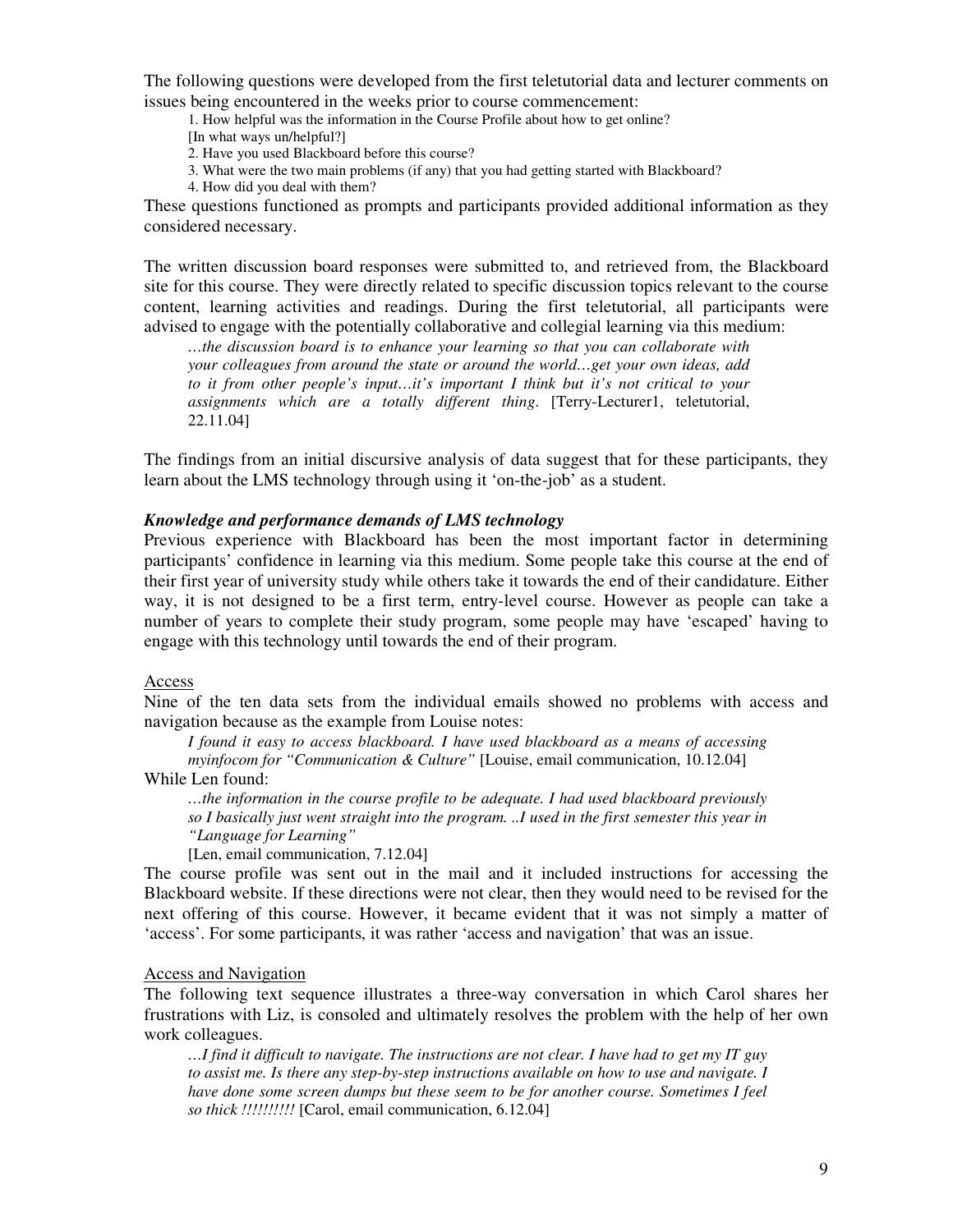Liz [Lecturer 2] does not have the knowledge to respond to Carol's issue. Liz is aware that it is possible to access a step-by-step guide on using Blackboard from the website but makes a judgment call to consult the other lecturer who is more familiar with Blackboard. She forwards Carol's email through to Terry.

*What do you think is happening at her end?* [Liz, email communication, 6.12.04] Terry replies to Liz:

*Is she logged into the course itself or has she selected another course. Depending on enrolments the only other courses will be the BB training module.*

*Once logged in you should be able to navigate through the pages just as you and I do at uni. Things that may prevent this is* (sic): *cookies not enabled from the computer… Network firewalls blocking the course from loading. Using a non compatible browser (Mozilla, Opera and some of the others may have issues)…*

*Not actually logging in to CQU's blackboard but logging into the Blackboard page linked from CQU's. This is the help section and is provided by BB but is actually before you login.* [Terry, email communication, 6.12.04]

Liz decides to set this response out for Carol by chunking it into its various sections of: logging on to the correct course site; Blackboard step-by-step training module; impediments to navigation. She begins her reply:

*Good morning Carol. Here below are some suggestions from Terry as to what may be cause problems with Blackboard…* [Liz, email communication, 7.12.04]

Carol replies one hour later:

*Yes I can get through now, there was a fire wall blocking the BB section. I have now been able to access what everyone else has. Thanks a million.* [Carol, email communication, 7.12.04]

She was accessing Blackboard via her work computer. The information technology person at the group training company for which she worked removed the fire wall.

During the first teletutorial, a number of participants expressed difficulties in accessing and navigating around the site. From the tape it was not always possible to determine how many people were murmuring agreement with the two main speakers concerns on this issue. It was sufficient though to take up a considerable time of the teletutorial, so much so that Len complained:

*The first half of the tute was unwittingly dedicated to solving numerous participants' computer problems.* [Len, email communication, 7.12.04]

Paul did not share his navigational problems on the teletutorial but in via email he did note that when trying to send his answers to the discussion board topics:

*First problem was working out where to go to put my responses to activities. After a while I realized I had to go into "communications"…*

How did he deal with that?

*… by trial and error, eventually worked out where to go to put in responses.* [Paul, email communication, 8.12.04]

So Paul too found he needed to know how to access different parts of the Blackboard site and then navigate within them. From data collected to date, no one has explicitly mentioned the Blackboard training module as a source of knowledge for accessing and navigating within the LMS site. By the second teletutorial three weeks later (13 December), there was not one request for assistance with accessing or navigating within Blackboard.

The data were replete with shared reflections on reading the visual literacies of electronic screen text which was compared with the reading of paper-based text.

#### Reading

Reading from the screen is difficult. Ed confesses that: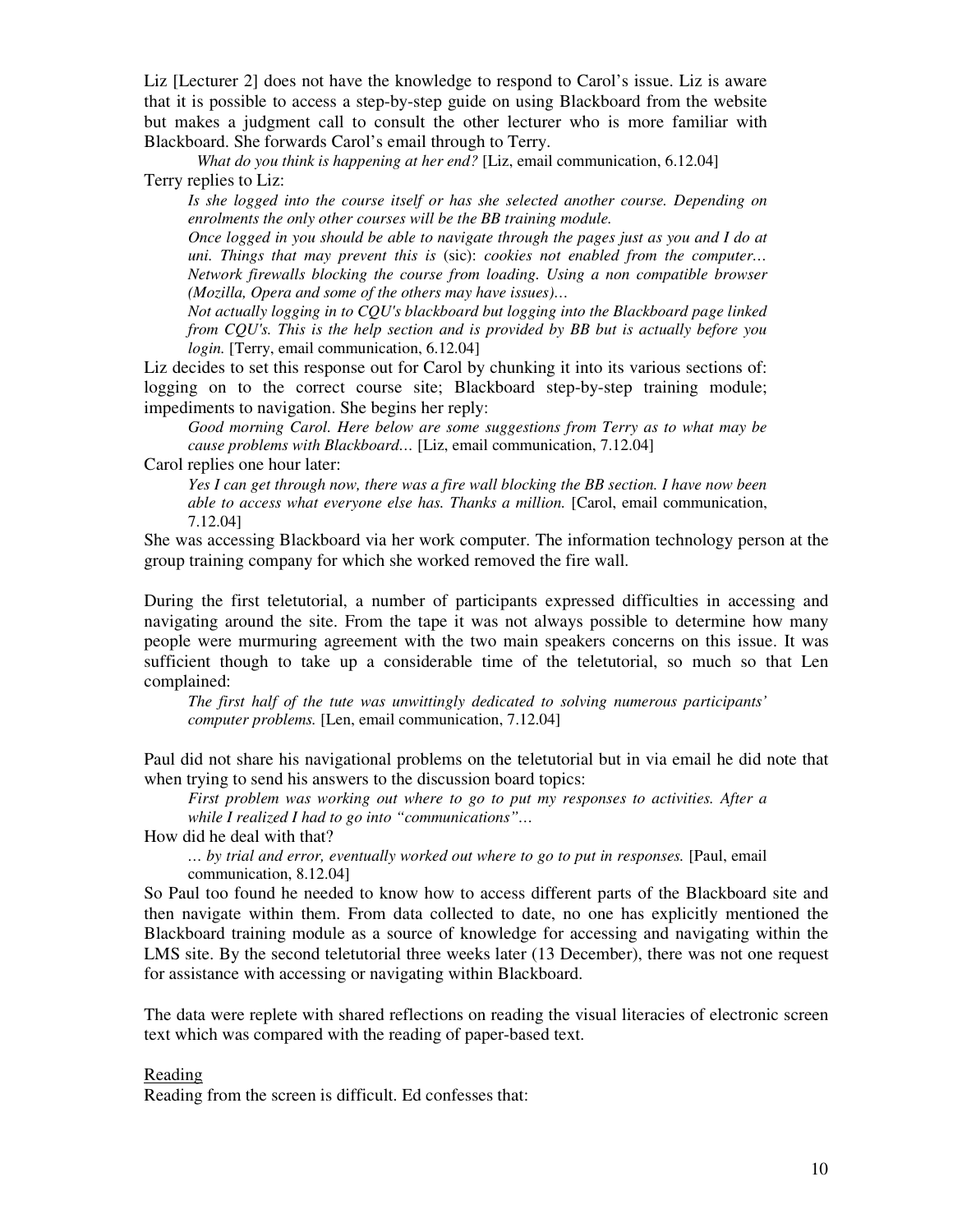*I am still a paper trail person and prefer to read information in my hands rather than on a screen…I spent a bit of time printing out the information.* [Ed, email communication, 14.12.04]

Reading discussion board threads is a whole new genre for some.

[I] *found the screen layout a bit overwhelming…when going back in to read other's responses, it was difficult to work out who was responding to who… after a while I did notice responses to other's comments were indented beneath the original responses* [Paul, email communication, 8.12.04]

#### Reading and Responding

When reading and responding via the discussion board, the LMS positions the learners as particular types of writers and challenges previous performance based knowledge of word processing and composing text to 'post' to the discussion.

*…when I go to create* [a] *new message … I don't know how to format my answers... I thought I would use a table (as other people have done) for one of my responses. I typed my response in word thinking I could cut and paste it over to blackboard for entry onto the discussion list, but unfortunately lost all of my formatting… also not sure how to add an attachment I have tried several times…*

How do you solve the problem?

*…*[by] *conversing with another student via email to try and work out what I am doing wrong. She assures me that she used the blackboard platform to create new messages and format her responses, including tables.* [Louise, email communication, 10.12.04]

Len found that "*the 'window' within the 'window' makes it difficult to scroll back over what you have written before you send it*" but he dealt with the problem "*by being patient*" (email communication, 7.12.04].

### Awareness of Time, Cost and Convenience

Shifting the printing costs from the organization to the student is a consequence of using this online, electronic learning platform. It is an identifiable outcome that positions students as particular types of learning consumers. Noela's words depict the relationship from a learner's perspective:

Time

*It is too easy for course designers to add in extra links, forgetting that they often lead to 30+ page pdf documents...*

Cost

*…I now tend to print out the online material though that is time-consuming and costly...* Convenience

*I also prefer receiving the printed book of readings as I can take it anywhere with me to fit in reading when I get a chance (much more convenient)* [Noela, email communication, 13.12.04]

### Discussion

These students had to know how to get online and access the LMS from the directions provided from the university website. They had to know that access to the learning materials did not come through reading extensive print-on-paper materials and/or a CD but through reading a one-page letter directing them to the LMS website. This meant, for example, that they had to know the significance of terms such as 'username' and 'password' and the procedures for inputting their usernames and passwords within prescribed sequences of actions. Once into the LMS website for the particular course, they had to know how to navigate around the site. One specific example of the navigational challenges students encountered was knowing what a discussion board thread was and how it operated. Conceptually, they had to understand that they were following and participating in an asynchronous conversational thread with people distant from them in space and place. Navigation using the 'breadcrumbs' at the top of the Blackboard site screen was a technique that most students learnt by trial and error because they did not access and read the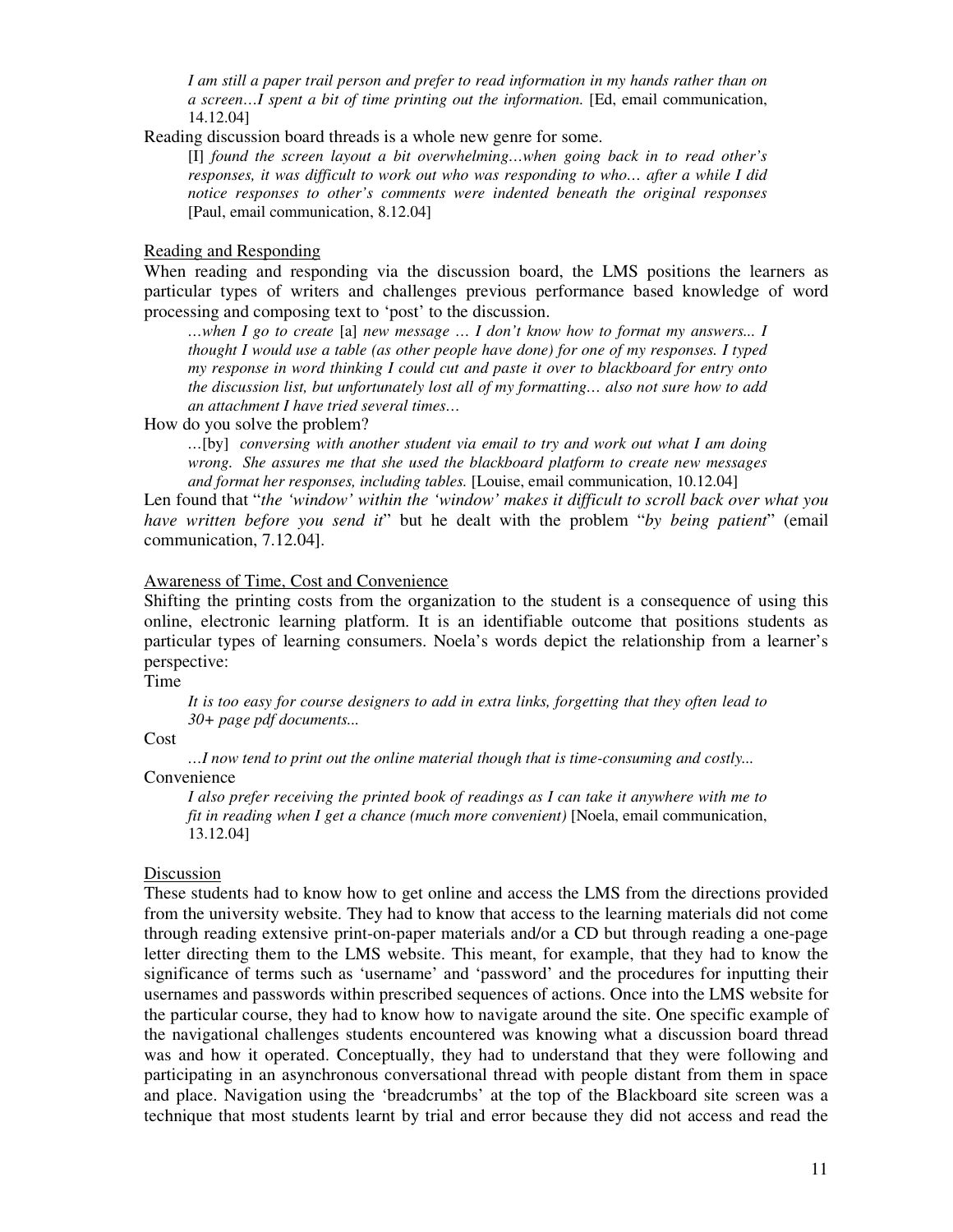information on Blackboard provided through the LMS site. There were however, some who had used Blackboard before and they could navigate confidently.

Reading information directly from the screen was not the preferred behaviour for most students. They reported saving articles to their desktop for printing out at a later date and they were aware of the cost-shifting from the organization (i.e. the university) to the individual. While not appreciative, they were sanguine about the ways in which they are expected to access documents in electronic form via direct links to websites and pdf files linked to the LMS. Nonetheless, this reading behaviour was not possible when they had to read and respond to discussion board topic questions, activities and other students' responses. Students found that they had to learn to read from the computer screen and respond direct to the screen for these activities.

One of the major problems students encountered was in composing replies to the discussion board. Writing their responses in a word processing package (e.g. Microsoft Word), then cutting, or copying, and pasting that message into the LMS for sending to the group discussion board was problematical because all the formatting of the message was lost in the translation from Word to Blackboard. The inclusion of tables and /or attachments could not be done and was a source of frustration for students when they could not find immediate help in solving the problem – not to mention the fact that they often lost their initial response/s. Here the collegiality of fellow students helped alleviate their unfamiliarity with the software as tips were shared through individual email communications.

As already noted the students in this course were all working as either vocational educators in colleges, private training providers and in some instances contracted to schools; or they were practicing professionals who were studying for a career change into vocational education. While they accepted the inevitability of the web-environment through which their learning materials were disseminated, they were critical of the time, cost and in/convenience involved in retrieving and responding to the learning activities, readings and assessment tasks through the LMS. Downloading large documents takes time, and consequently incurs increased financial costs of time on-line. For students such who are earning as they are learning, the convenience of printbased learning materials lies in their minimal cost if the university produces them as well as the perceived ease with which they can be transported and accessed at any time.

# **Conclusion**

The data collected to date and subjected to an initial tidying-up and discursive reading reflect but surface level interpretations of vocational educators positioning as students and the knowledge and performance based demands made upon them as learners who had to use an electronic learning management system to learn about English language, literacy and numeracy teaching. They have identified emerging knowledge and performance based demands of this LMS technology, namely knowing about and knowing how to: access and navigate; read and respond; and balance the time, cost and convenience of the old and the new technologies. This paper has built a conceptual and contextual framework for an ongoing participatory action research project and presented these tentative consequences of a first-phase data analysis.

The institutionalized system, of which the University is part, prefers the electronically mediated mode of a learning management system while the students-as-learners prefer some aspects, but not others. Concern for each other as learners is emerging from the data as the participants use the technology to learn about the technology:

*I would like to say you are doing pretty well with using information and communication technologies; after all you were one of the first 3 students to figure out Blackboard and post to the discussion board!* [Noela, discussion board response, 23.11.04]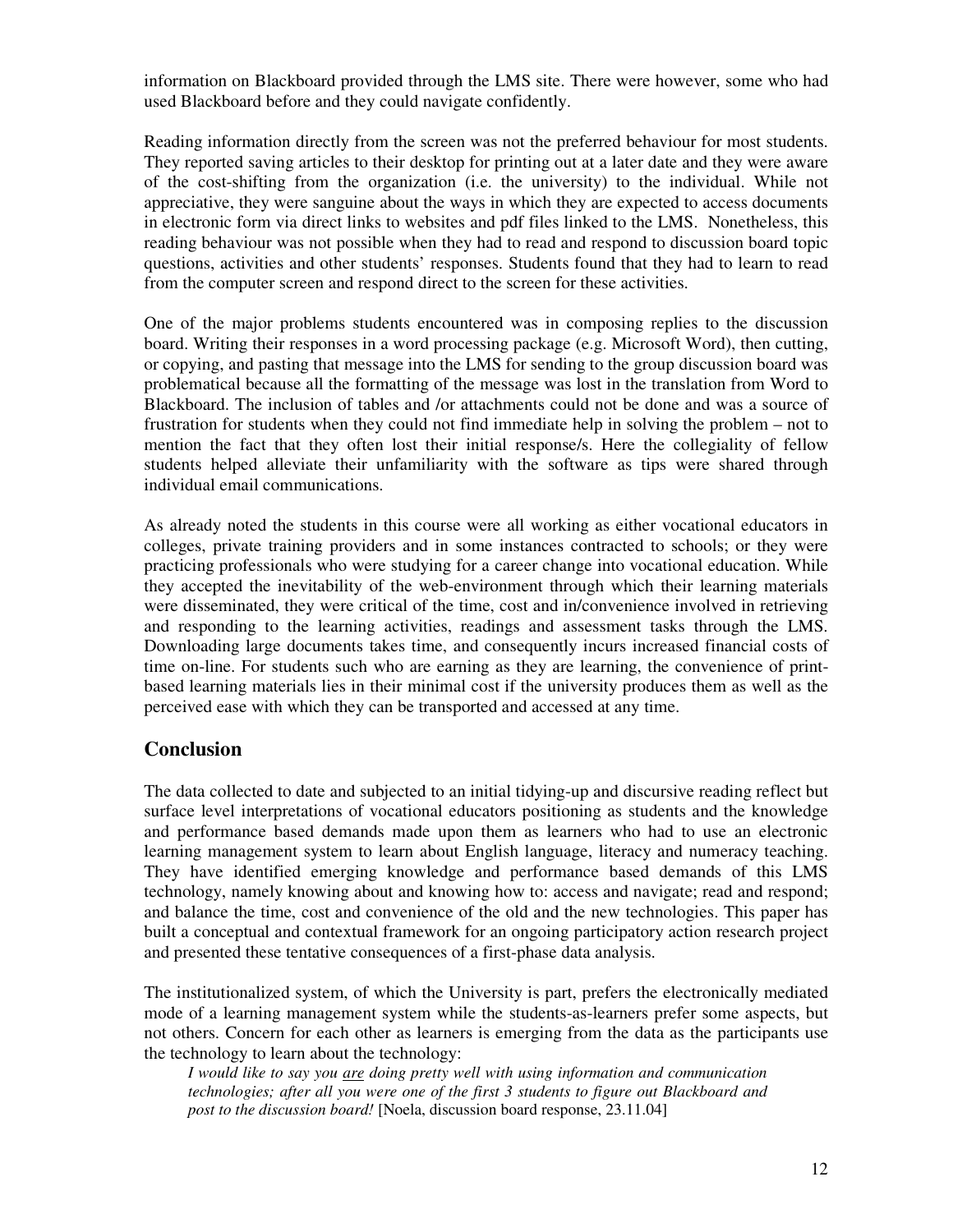From the world of business and its conceptualization of change management and learning organizations, Karp (2004) exhorts us to "better learn the dance of change" because "people more than ever will determine the speed of change and success of change initiatives" (p. 355). In the interstitial spaces between the system and the lifeworld perhaps we can begin to address the challenge of change in the twenty-first century by walking with our students as partners in learning.

#### **Acknowledgements**

Sincere thanks to my many colleagues in TAFE colleges, training providers, community organisations, industry training units and senior secondary schools who have participated in the professional development and initial teacher education versions of this LLN teaching course that have evolved over the last nine years. It is through their professional commitment and intellectual generosity that this research has continued to be possible. My colleagues at Central Queensland University have been a constant source of support and critical inquiry in relation to this research. In particular, I wish to thank Fons Nouwens, Jo Luck and Patrick Danaher (Learning, Evaluation, Innovation & Development Centre), Steve Millan (Faculty of Education and Creative Arts) and Jeanne McConnachie (Director, Division of Teaching and Learning Services).

# **References**

- Beare, H. (2002). Towards a learning community. In Technology Colleges Trust, *Vision 2020 – Second international online conference, 13-26 October and 24 November-7 December, 2002.* Retrieved November 22, 2002, from http://www.cybertext.net.au/tct2002/keynote/beare.htm
- Beck, U. (2000). *What is globalisation?* (translated by P. Camiller). Cambridge, UK: Polity Press.
- Central Queensland University. (2003a). *Evaluation of courses*. Central Queensland University Policies and Procedures Manual—Evaluation of Courses Policy. Rockhampton, Central Queensland University. Retrieved June 10, 2004, from:

http://www.cqu.edu.au/ppmanual/academic/evaluation/index.htm

- Central Queensland University. (2003b). *Evaluation of teaching*. Central Queensland University Policies and Procedures Manual—Evaluation of Teaching Policy. Rockhampton, Central Queensland University. Retrieved June 10, 2004, from: http://www.cqu.edu.au/ppmanual/academic/evaluation/index.htm
- Central Queensland University (2004). *University policies and procedures manual: Review of programs and courses policy*. Rockhampton: Author.
- Davenport, T. H. (1998). Putting the enterprise into the enterprise system. *Harvard Business Review*, 1, 121-131.
- DeFreitas, S. (2002). e-learning or hybrid learning? *BBK Newsletter*. London, UK: Birkbeck College, University of London.
- Franks, P. C. (2002). Blended learning; What is it? How does it impact student retention and performance? In M. Driscoll, & T. C. Reeves (Eds.), paper presented at *E-Learn 2002: World conference on e-learning in corporate, government, healthcare and higher education*. pp 1477-1480. Montreal, Canada.
- Glesné, C. (1999). *Becoming qualitative researchers: An introduction* (2nd ed.). New York: Addison Wesley Longman.
- Green, K. C. (2004). Tracking the digital puck into 2004. *Campus Technology*. Retrieved 30 November 2004 from: http://www.campus-technology.com/article.asp?id=8574
- Habermas, J. (1987). *Theory of communicative action: Vol. 2. Lifeworld and system: a critique of functionalist reason* (translated by T. McCarthy). Boston, USA: Beacon.
- Habermas, J. (1989). *The structural transformation of the public sphere* (translated by T. Burger). Cambridge, UK: Polity Press.
- Harreveld, R. E. (2004). The work of adult literacy teaching. In P. Kell, S. Shore & M. Singh (eds), *Adult education @ 21 st Century*. pp. 153-164. New York: Peter Lang.
- Kemmis, S. & McTaggart, R. (1988). *The action research planner* (3<sup>rd</sup> ed.). Geelong, Victoria: Deakin University Press.